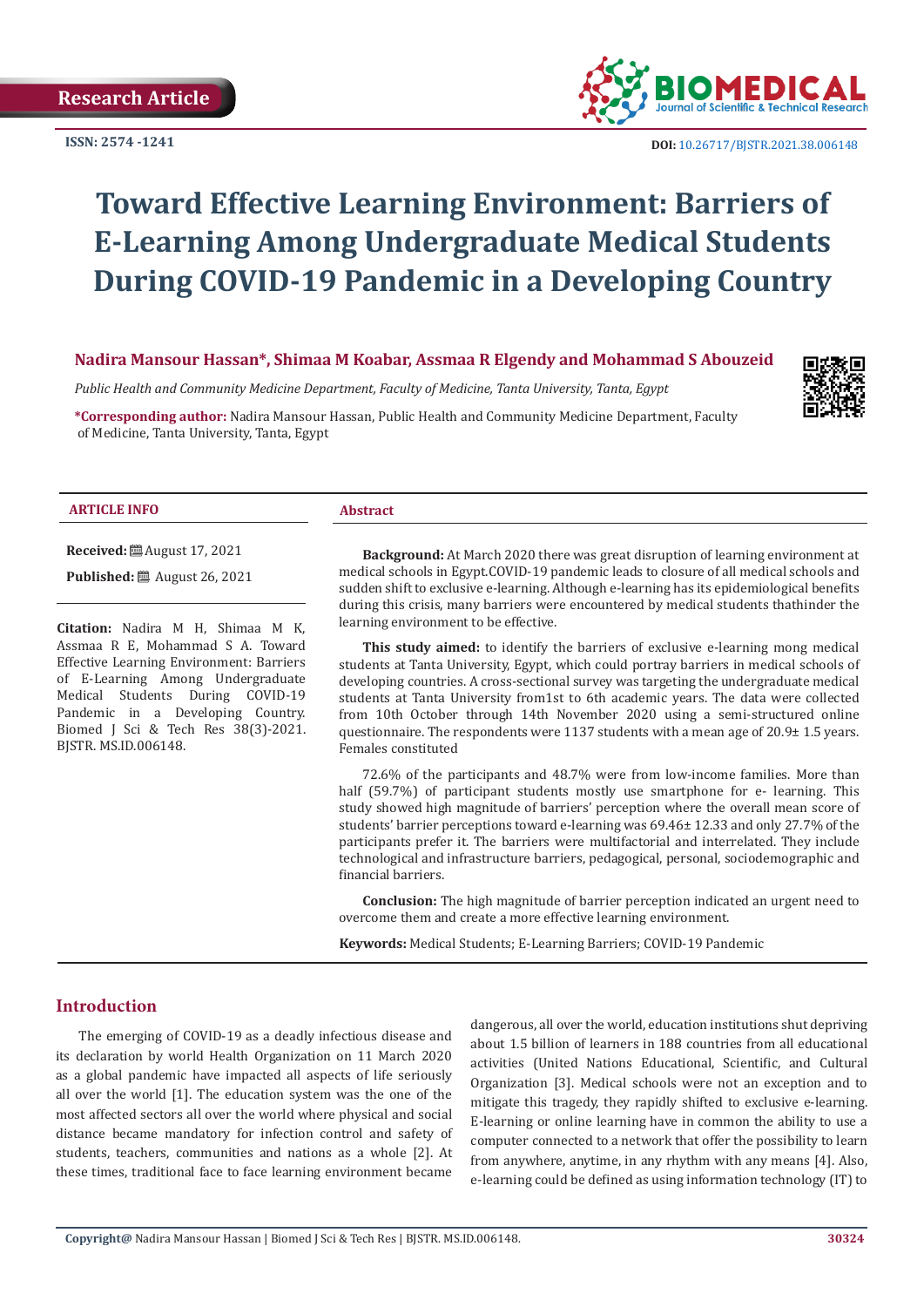improve the quality of education [5]. Although e-learning has many advantages like anytime, anywhere feature which is required during COVID-19 crises, it needs many requirements to provide efficient and effective learning environment. It needs IT resources and IT skills for the institution, administrators, teachers and students [6]. Previous studies pointed that e- learning provides the learners with logistical and technical benefits in terms of flexibility, comfort, and ease of virtual learning. [7,8]. Other studies reported that rapid shift to e-learning showed many barriers from the students' point of view, like low internet access, lack of requisite digital equipment and accessories, high cost of efficient gadgets, physical problems like headache and eye strain [9-11]. Moreover, the practical nature of medical schools as the learning process cannot reach its full potential until the students practice what they learn, besides lack of direct interaction with patients which could lead to stress and mental problems to medical students [1,12]. For implementation of an efficient and effective e-learning environment a lot of time and cost is required for preparing the technological infrastructures, getting and maintaining devices and equipment, training human resources and developing online content [1]. In Egypt, the Ministry of High Education decided to continue the learning process during COVID-19 pandemic and implement e-learning at governmental educational institutions. Tanta Medical School is the nationally accredited medical school in middle delta, Egypt. Fortunately, it had implemented a special program called Competency Based Medical Bachelor Program (CBMBP) since 2018 in which blended learning was applied. For providing this program Tanta medical school has paid a great effort to be partly equipped with the human and nonhuman resources and frequent assessment and feedbacks from students and teachers were carried out. CBMP is a private program with small number of students, so implementation of exclusively e-learning on the free mainstream program with its large number of students could be considered a different learning environment especially from the students' point of view and could has barriers shared with other medical schools in Egypt. Detecting barriers of exclusive e- learning that encountered undergraduates' medical students in Tanta University, could contribute in improving the quality of learning environment in medical education.

#### **Objective of the Study**

To explore barriers of exclusive e-learning among undergraduate medical students in Tanta University that

hinder effective learning environment.

#### **Methods**

Study setting: faculty of medicine, Tanta University, the oldest and nationally accredited medical school in Delta region of Egypt and accommodated for about 6000 undergraduate medical students. It could represent an educational institution in a resource limited country during the COVID-19 crisis, giving insights into the barriers in other medical schools in developing countries.

#### **Study Design, Subjects and Duration**

The study employed a descriptive cross-sectional design

targeting the undergraduate medical students at Tanta University from1st to  $6<sup>th</sup>$  academic years. The study was carried out at the beginning of the first semester of the scholastic year 2020/2021 after depending exclusively on e-learning to continue the educational process at the previous academic year due to COVID-19 pandemic. Data collection took place from  $10<sup>th</sup>$  October through  $14<sup>th</sup>$ November 2020.

#### **Study Tool**

The data was collected via an online survey Google Form platform. Each academic year was divided into groups and each group has a leader who creates a WhatsApp application group which includes all students in his group. Those leaders were contacted, and the purpose of the study was explained. The leaders requested to send the link of the Google sheet containing the questionnaire to their groups. The Google sheet was settled to allow only one response from the same person to prevent duplication. Objective of the study was explained at the beginning of the questionnaire to all students, and their enrollment was after their consent to participate in the study. The questionnaire included two main parts. Part one related to personal characteristics: age, sex, year of study, residence, family income, the device mostly used for e-learning (smart phone, laptop or desktop). Part two was developed by the researchers based on discussion with students and previous relevant literatures [10,11]. It included 19 questions to identify the barriers that the students may exposed to due to exclusive e-learning and to assess their degree of perception of these barriers. The questions were designed in 5-point Likert scale ranged from strongly disagree (1) to strongly agree (5). Higher scores (agree and strongly agree expressed a barrier state. The study Tool was sent to three experts for validation, and it was found to be valid after some modifications. Cronbach's alpha was calculated, and it was 0.85. After development of the questionnaire and before starting the actual data collection, a pilot study was conducted. It was done on 20 students (not included in the study). The Data was collected anonymously. Privacy and confidentiality were assured.

#### **Data Management**

The rating scale consists of 19 items with five points Likert scale (1 to 5) was converted into three points scale where 1 and 2 scales were merged into one item expressing strongly disagree and disagree, 4 and 5 scales were merged to express agree and strongly agree in one scale. Each of the 19 items with mean score of 3 is an area of neutral perception, > 3 is true barrier perception and <3 is not a barrier for e- learning. Minimum score was 19 and maximum score was 95. The score of the items was summed-up and the total divided by the number of the items, to calculate the mean score for barriers of e-learning.

#### **Statistical Analysis**

The collected data were encoded organized, tabulated, and statistically analyzed using statistical package for social studies (SPSS) version 22 created by IBM, Chicago, Illinois, USA). Quantitative data were presented as mean ± standard deviation and mode, while qualitative data were presented as frequency and percentage. The student s t-test was used for comparisons of mean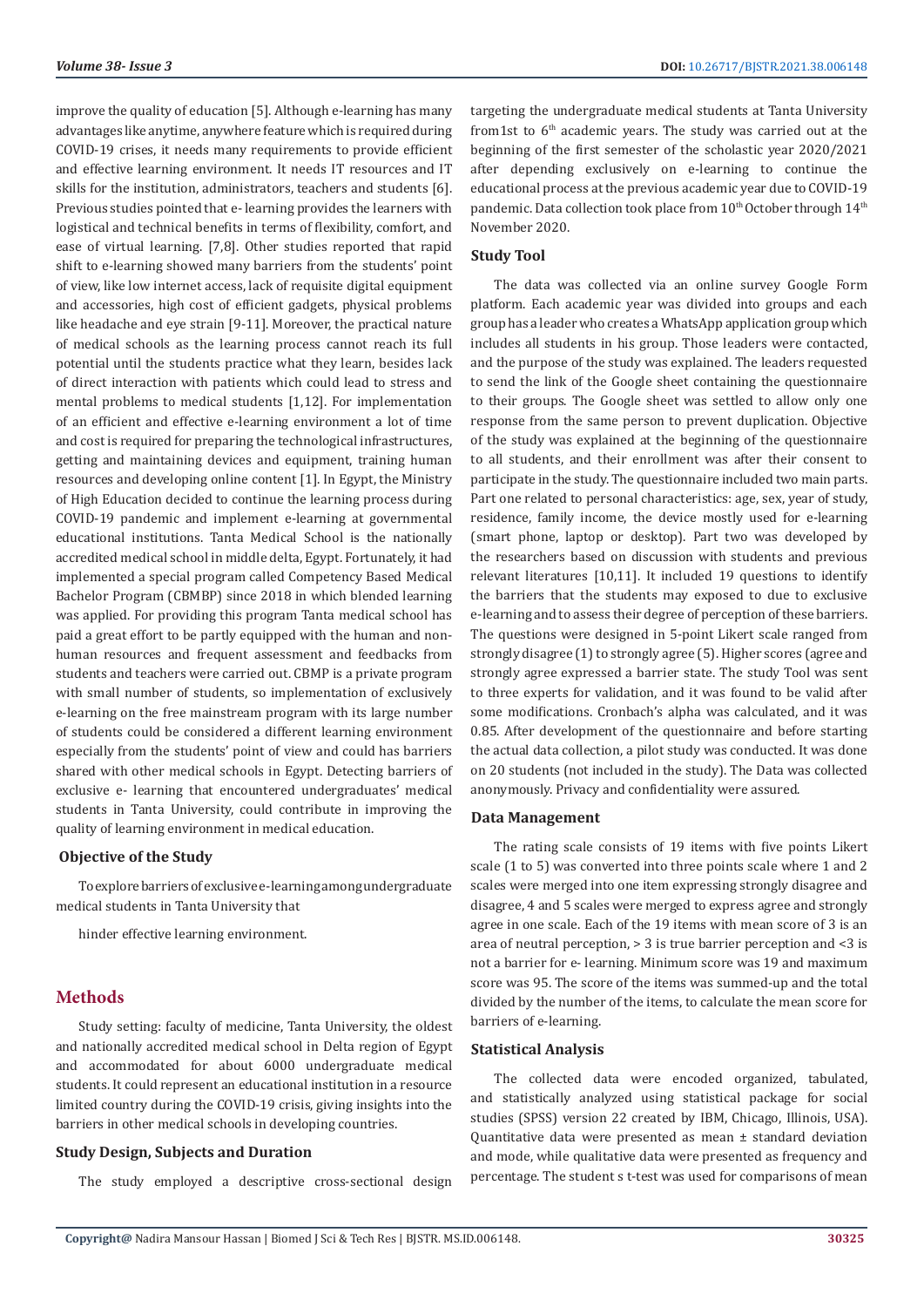values between two groups and the ANOVA test was performed to compare means of more than two groups. The level of significance adopted at p < 0.05.

#### **Ethical Considerations**

Participants were informed of the procedures and purpose of the study, and how they will benefit from the study. Data was collected anonymously with respect to privacy and confidentiality of participants and formal consent was obtained. Approval of the Ethical Committee of Scientific Research of Faculty of Medicine, Tanta University was obtained. All procedures performed in this study were in accordance with the1964 Helsinki declaration and its later amendments or comparable ethical standards. Also, it was in accordance with the ethical standards of the Ethical Committee of Scientific Research of Faculty of Medicine, Tanta University, Federal Wide Assurance (FWA00022834), (IRB 0010038) and approved (reference number 34320)

#### **Results**

The number of respondents was 1137 medical students with a mean age of 20.9± 1.5 years. Females constituted 72.6% of the participants, 41.3% from urban resident. The family income of **Table 1:** Characteristics of the studied medical students.

48.7% the participants was  $\leq$  3000 LE. More than half (59.7%) of participant students mostly use smartphone for e- learning (Table 1). The top ten barriers (agree and strongly agree) were improper internet access (83.2%), the need of stable electricity and proper setup (computer and earphone (80.9%), lack of feeling affiliation to the college (72.9%), lack of student teacher interaction (71.5%), students' anxiousness about their clinical future (68.9%), lack of discussion among students (65.9%), cost of internet recharge (65.4%), anxiety and stress due to less technical assistance (65%) and the physical problems like headache, eye strain fatigue that were usually occurred due to prolonged use of devices for e-learning (62.3%), lack in motivation(61.3%). 0nly 27.7% reported that they prefer e - learning and think it is a better method for teaching medicine (Table 2). Individual item-wise analysis of the rating scale pointed that all of the items on respondents' barrier perception to e-learning scored > 3 (Table 3). Moreover, (Table 4) showed that the Score of overall students' barrier perception to exclusive e- learning was 69.46± 12.33 (73.14% of maximum score). (Table 5): shows that age group 17- 19 years and females had significantly different higher scores (p<0.001), urban resident student significantly had lower scores than rural and semi-urban students (p=0.022), the difference between

| <b>Variables</b>                                                       | Frequency (%)Total=1137 |
|------------------------------------------------------------------------|-------------------------|
| Age group 1                                                            |                         |
| 17-19                                                                  | 213 (18.7%)             |
| $20 - 22$                                                              | 820 (72.2%)             |
| $>22$                                                                  | 104(9.1)                |
|                                                                        | $20.86 \pm 1.46$        |
| Mean ±SDRange                                                          | 17-25                   |
| Sex                                                                    |                         |
|                                                                        | 312(27.4%)              |
| Male Female                                                            | 825(72.6)               |
|                                                                        |                         |
| Residence Urban Semi-urban                                             | 470(41.3%)              |
| Rural                                                                  | 291(25.6%)              |
|                                                                        | 376 (33.1%)             |
| Year of study:                                                         |                         |
| Preclinical grades (from 1 <sup>st</sup> through 3 <sup>rd</sup> year) | 388 (34.1%)             |
| Clinical grades (from 4 <sup>th</sup> through six year)Second year     | 749 (65.9%)             |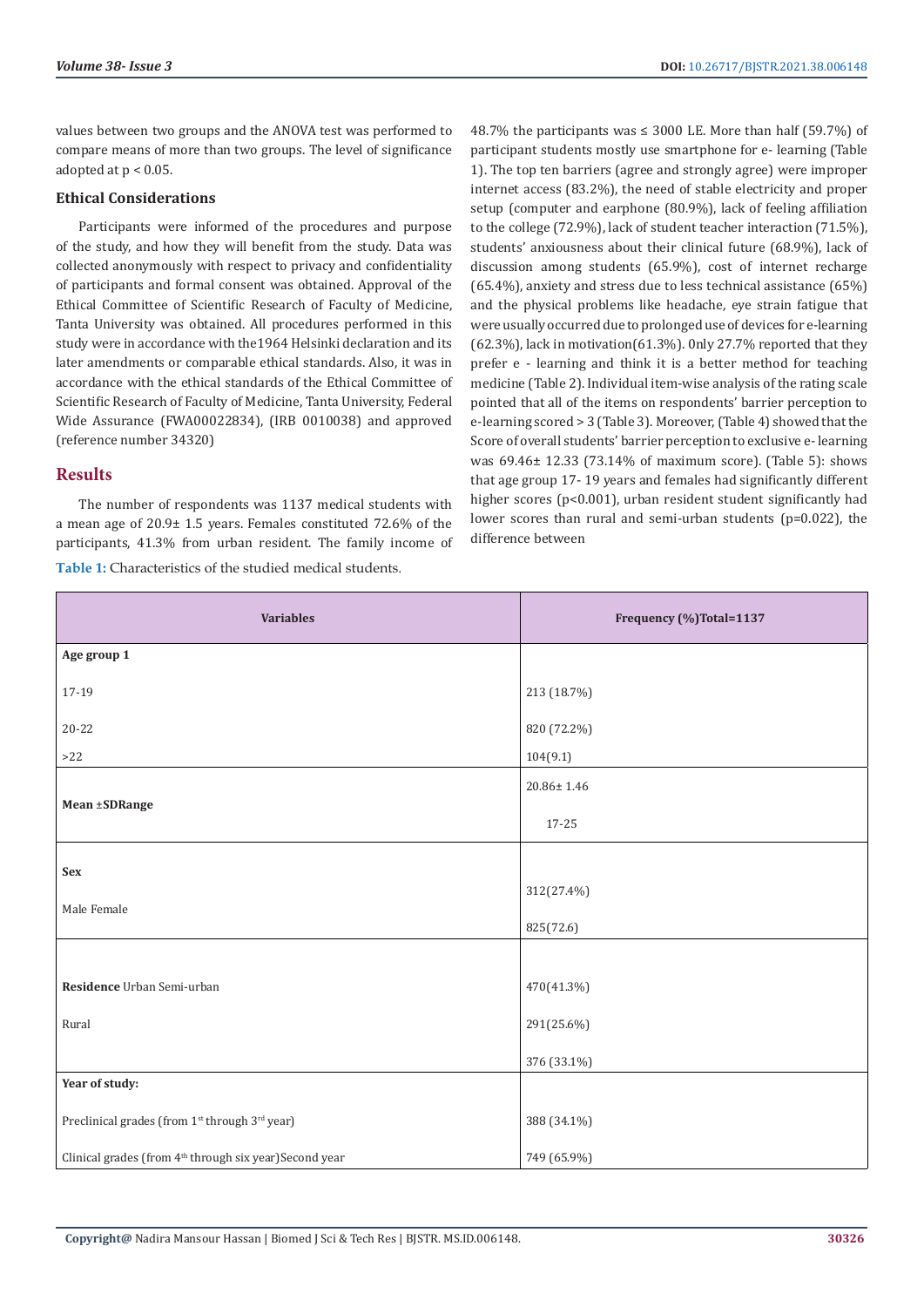| Family income1 (incom1)            |             |
|------------------------------------|-------------|
| $\leq$ 3000 LE                     | 554 (48.7%) |
| $>3000$ LE                         | 583 (51.3%) |
|                                    |             |
| Devise mostly used for e learning: | 41(3.6%)    |
| Desktop Laptop smartphone          | 417(36.7%)  |
|                                    | 679(59.7%)  |

**Table 2:** Perception of barriers among studied medical students.

|                                                                                               | Degree of perception of e-learning barriers |                |                            |  |
|-----------------------------------------------------------------------------------------------|---------------------------------------------|----------------|----------------------------|--|
| <b>Statements</b>                                                                             | <b>Strongly</b><br>disagree &               |                | Agree &<br><b>Strongly</b> |  |
|                                                                                               | disagree                                    | <b>Neutral</b> | agree                      |  |
| e-learning requires strong internet access                                                    | 55(4.9%)                                    | 136(12%)       | 946(83.2%)                 |  |
| e-learning dependents on stable electricity and need aproper setup (computer<br>and earphone) | 63(5.5%)                                    | 154(13.6%)     | 920(80.9%)                 |  |
| Direct classes are important for feeling affiliation to the<br>college                        | $105(9.2\%)$                                | 203(17.9%)     | 829(72.9%)                 |  |
| e-learning is lacked in student teacher interaction                                           | 147(12.9%)                                  | 178(15.7%)     | 812(71.4%)                 |  |
| I am anxious about my clinical future due to e-learning                                       | 134(11.8%)                                  | 220(19.3%)     | 783(68.9%)                 |  |
| e-learning is lacked in discussion among students                                             | 180(15.8%)                                  | 207(18.2%)     | 750(65.9%)                 |  |
| e-learning is very costly in terms of internet recharge                                       | 144(12.7%)                                  | 249(21.9%)     | 744(65.4%)                 |  |
| e-learning creates anxiety or stress due to less                                              | 147(16.4%)                                  | 211(18.6%)     | 739(65%)                   |  |
| technical assistance<br>e-learning usually leads to more physical problems like               |                                             |                |                            |  |
| eye pain, fatigue, and headache                                                               | 193(17%)                                    | 236(20.7%)     | 708(62.3%)                 |  |
| e-learning lacked in motivation                                                               | 207(18.2%)                                  | 233(20.5%)     | 697(61.3%)                 |  |
| e-learning is not fruitful like direct classes                                                | 189(16.6%)                                  | 265(23.3%)     | 683(60.1%)                 |  |
| e-learning commonly has more interruptions                                                    | 227(20%)                                    | 240(21.1%)     | 670(58.9%)                 |  |
| e-learning site is not available at all time                                                  | 212(18.6%)                                  | 270(23.8%)     | 655(57.6%)                 |  |
| e-learning is lacked in student evaluation                                                    | 217(19.1%)                                  | 266(23.4%)     | 663(57.5%)                 |  |
| e-learning is lacked in technical knowledge                                                   | 226(19.9%)                                  | 267(23.5%)     | 644(56.6%)                 |  |
| e-learning leads to reluctance on following up the<br>lectures and curriculum                 | 145(12.8%)                                  | 364 (32%)      | 628(55.2%)                 |  |
| e-learning leads to loss of lecturer as a role model                                          | 247(21.7%)                                  | 269(23.7%)     | 621(54.6%)                 |  |
| e-learning is lacked in control over the group                                                | 254(22.3%)                                  | 317(27.9%)     | 566(49.8%)                 |  |
| I prefer e - learning and I think it is a better method<br>for medical education              | 476(41.9)                                   | 346(30.4%)     | 315(27.7)                  |  |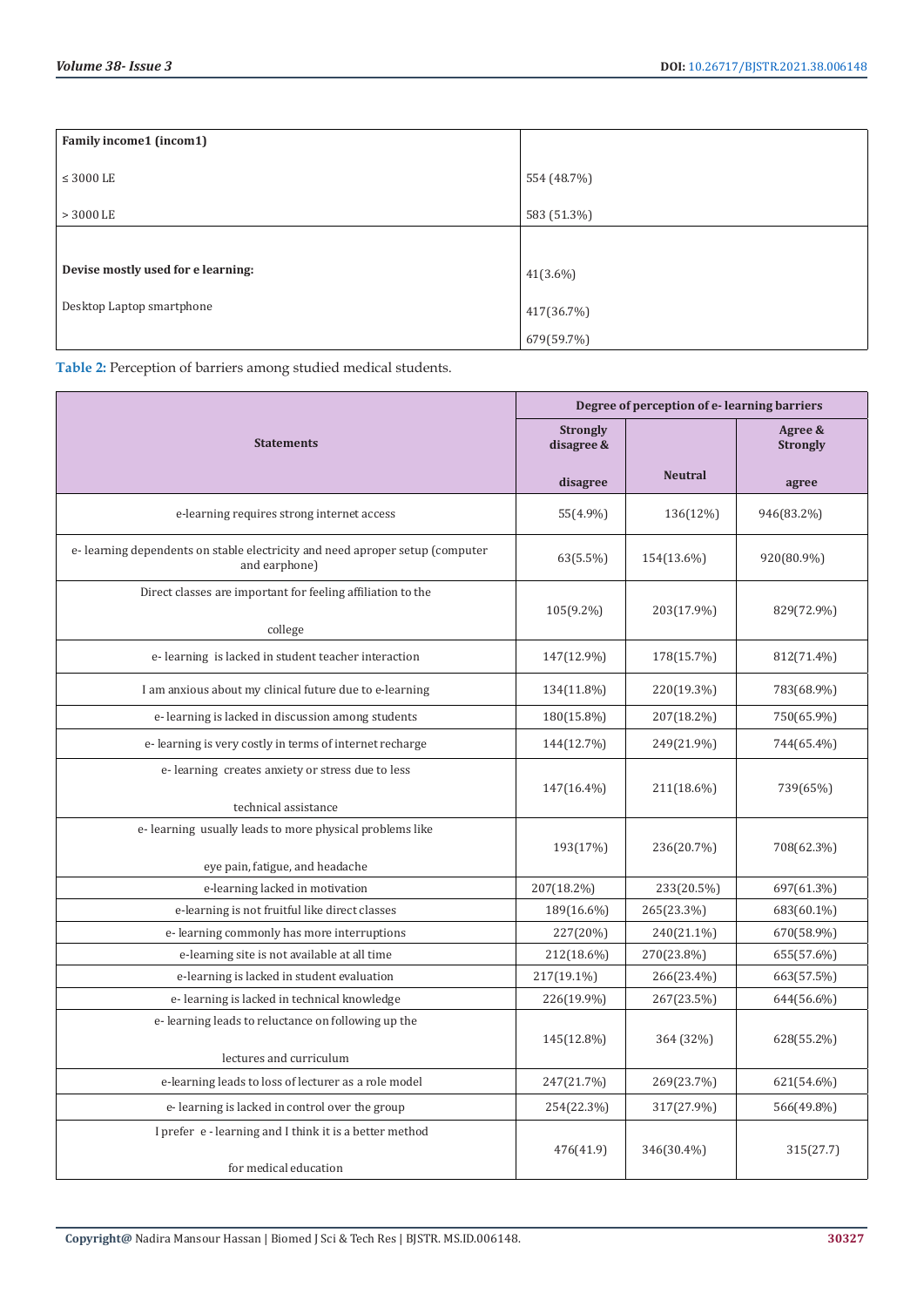| <b>Items</b>                                                                             | <b>Mean±SD</b>  | Mode           |
|------------------------------------------------------------------------------------------|-----------------|----------------|
| e-learning requires strong internet access                                               | $4.20 \pm 0.89$ | 5              |
| e learning dependents on stable electricity and need a proper setup (computer and        | $4.08 \pm 0.88$ |                |
| earphone)                                                                                |                 | $\overline{4}$ |
| Direct classes are important for feeling affiliation to the college                      | $3.83 \pm 0.96$ | 4              |
| e-learning is lacked in student teacher interaction                                      | $3.83 \pm 1.04$ | 4              |
| I am anxious about my clinical future                                                    | $3.84 \pm 1.05$ | $\overline{4}$ |
| e-learning lacked peer discussion                                                        | $3.68 \pm 1.08$ | 4              |
| e-learning needs frequent internet recharge which is very costly                         | $3.80 \pm 1.06$ | 4              |
| e-learning creates anxiety or stress due to less technical assistance                    | $3.68 \pm 1.08$ | 4              |
| e-learning usually leads to more physical problems like eye strain, headache and fatigue | $3.71 \pm 1.15$ | $\overline{4}$ |
| on prolonged use of electronic devices                                                   |                 |                |
| e-learning lacked in motivation                                                          | $3.59 \pm 1.06$ | 4              |
| e-learning is not fruitful like direct classes                                           | $3.60 \pm 1.1$  | 4              |
| e-learning commonly has more interruptions                                               | $3.55 \pm 1.1$  | 4              |
| e-learning site is not available at all time                                             | $3.54 \pm 1.06$ | 4              |
| e-learning lacked in student evaluation                                                  | $3.50 \pm 1.05$ | 4              |
| e- Q15: e-learning requires technical knowledge more than I have                         | $3.50 \pm 3.05$ | 3              |
| e-learning leads to reluctance on following up the lectures and curriculum               | $3.53 \pm 0.95$ | $\overline{4}$ |
| e-learning leads to loss of lecturer as a role model                                     | $3.43 \pm 1.08$ | $\overline{4}$ |
| e-learning lacked in control over the group                                              | $3.37 \pm 1.07$ | 4              |
| I don't prefer e - learning for medical education, it is not a better method for medical | $3.22 \pm 1.13$ | 3              |
| education                                                                                |                 |                |

**Table 3:** Mean score of individual items of rating scale of students' perception of e-learning (n=1137).

**Table 4:** Score of overall students' barrier perception to exclusive e- learning (n=1137).

| <b>Characteristics</b>                  | No. of items | <b>Obtainable</b> | $Mean \pm SD$ | Mean percent |
|-----------------------------------------|--------------|-------------------|---------------|--------------|
|                                         |              | score             |               |              |
| barriers' perception of participants to |              | 22-95             |               |              |
| exclusive e-learning                    | 19           | 19-95             | 69.46±12.33   | 73.14        |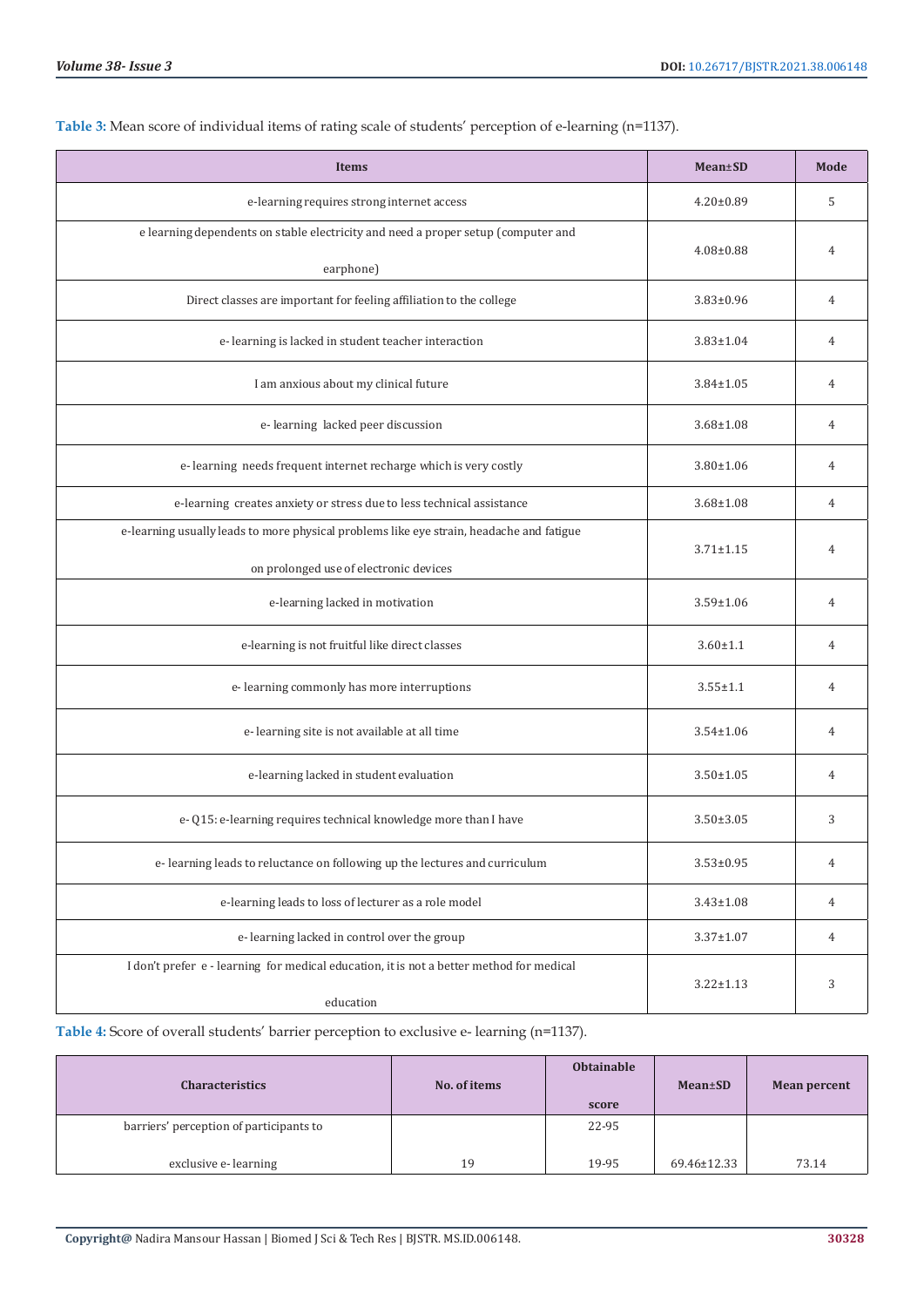**Table 5:** Students' barrier perception score to e-learning by their background characteristics (n=1137).

|                                                                                                                                                            | <b>Total barrier score</b> |                            | <b>Significance test</b>      |  |
|------------------------------------------------------------------------------------------------------------------------------------------------------------|----------------------------|----------------------------|-------------------------------|--|
| Variable                                                                                                                                                   | 69.46±12.33                |                            |                               |  |
|                                                                                                                                                            | Mean                       | <b>SD</b>                  | P value                       |  |
| Age group:                                                                                                                                                 |                            |                            |                               |  |
| 17-19                                                                                                                                                      | 72.76                      | 10.98                      | $F = 9.427$                   |  |
| $20 - 22$                                                                                                                                                  | 68.71                      | 12.26                      | $P < 0.001*$                  |  |
| > 22 years                                                                                                                                                 | 68.85                      | 14.47                      |                               |  |
| Sex                                                                                                                                                        |                            |                            |                               |  |
| Male                                                                                                                                                       | 65.97                      | 12.91                      | $P < 001*$                    |  |
| female                                                                                                                                                     | 70.80                      | 11.85                      |                               |  |
| Residence<br>Urban Rural<br>Semi-urban                                                                                                                     | 68.31<br>70.02<br>70.66    | 13.17<br>11.69<br>11.59    | $F = 3 . 8 3 4$<br>$P=0.022*$ |  |
| <b>Years of study</b><br>Preclinical grades (from 1 <sup>st</sup> through 3 <sup>rd</sup> year) Clinical<br>grades (from 4 <sup>th</sup> through six year) | 70.14<br>69.13             | 11.75<br>12.62             | $P = 0.19$                    |  |
| Family income (income)                                                                                                                                     |                            |                            |                               |  |
| $\leq$ 3000LE                                                                                                                                              | 70.39                      | 11.91                      | $P = 0.003*$                  |  |
| $>3000\mathrm{LE}$                                                                                                                                         | 68.61                      | 12.67                      |                               |  |
| Device mostly used for e-learning:<br>phone<br>Smart<br>Laptop desktop                                                                                     | 70.66<br>68.05<br>64.49    | 12.304<br>11.967<br>13.885 | $F = 9.391$<br>$P < 001*$     |  |
|                                                                                                                                                            |                            |                            |                               |  |

the preclinical  $(1^{st}$  through  $3^{rd}$ ) and clinical  $(4^{th}$  through  $6^{th}$ ) academic years was not significant (p= 0.19). Those students that their family income ≤3000 LE had significant higher score barrier (P= 0.024) and those use smartphones for e-learning were had significant high scores than others (P<001).

#### **Discussion**

Given the growing importance of application of e- learning in medical education during COVID-19 pandemic, it is critical to understand the barriers that faced the students and hinder the learning environment to be effective. This research output can be used as an input to improve the quality of medical education. Although e- learning provides resilient and innovative solution at the time of COVID-19 crisis to combat the disruption of medical

education, only 27.7% of the participants prefer it and the overall mean score of students' barrier perceptions towards e-learning in the present study was 69.46± 12.33. This pointed that there are many barriers in the online learning environment. The fundamental barriers revealed in the present study are classified into technological and infrastructure barriers, pedagogical barriers, personal barriers, sociodemographic and financial barriers. Technological and infrastructure problems were lies on top of barriers to effective e learning environment where more than eighty percent of respondents reported that requirement of strong internet access and need for stable electricity were the prime barriers. This was in agreement with the results of many previous studies rolled medical and nursing students in India, Uganda and Poland [10,13,14].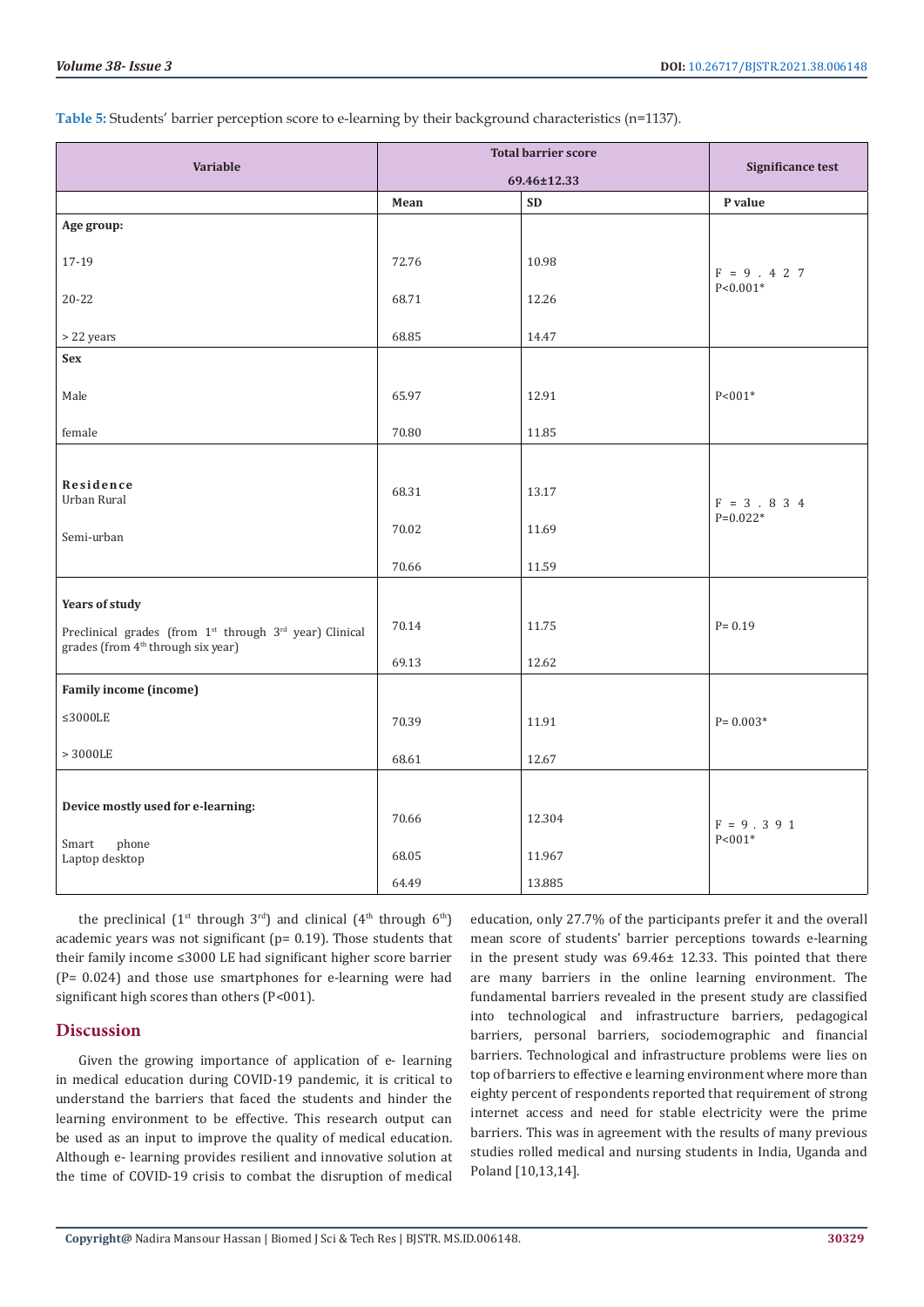Also, a considerable percentage of students at the present study reported that e- learning commonly has more interruption; the e-learning site is not available all the time together with lack of control over groups. This was in line with the findings of medical and nursing students in India and Egypt [11,15]. Virtual e- learning environment has many pedagogical problems. It was reported that conventional direct face to face learning environment allows better interaction between students and the staff so, they are motivated and inspired to learn [15,16]. Together with discussion and peer review among students with feelings of gatherings in sharing opinions and learning experiences [17-19]. All these aspects were lacked to great extent in the virtual learning environment. Moreover, absence of lecturer as a role model which is essential for professionalism of medical students. All these barriers were expressed by most of the respondents in the current study. Also, this could explain the high magnitude of personal barriers reported by the participants who perceived e-learning not fruitful like direct learning, lack of true evaluation and diminished affiliation to the college. Together with lack of time management skill and technical knowledge, [18,20,21] the advantages of time and flexibility of e-learning could be converted to disadvantages and lead to students' reluctance in following their lectures and curriculum [18,19].

Moreover, 62.2% of respondents of the present study complaining of physical problems like fatigue, headache and problems related to eye stain on long duration use of e-learning devices and this was in agreement of the findings of previous studies [17, 18, 22]. One of World Health organization (WHO) strategies to contain COVID-19 pandemic is suspension of clinical teaching at medical schools and hospitals to protect the students and the community [23]. This strategy deprives the medical students from acquiring their clinical training skills and delivers two punch blows to medical students. First: loss of the critical role of studentpatient interactions during medical training which is essential for development of professional attitudes, skills and culture sensitivity [24] Second: the student as a learner is a part of the team of clinical environment, he needs supervision and formation of professional identity which depends mainly on teaching and role modeling in these settings [25]. So, it was not surprising to find that more than two thirds of the respondents of the current study were anxious about their clinical future with item mean score 3.84±1.05. This was highlighted in many studies in different nations worldwide either satisfied with e-learning in medical education [17,26] or not [14,20,27]. The students explained this feeling by different statements all were means that clinical setting is essential for medical education and cannot be fully replaced by online learning even with the professional use of social media. One of best statements said by one of participants of study carried out at India was "There is great difference to play football on ground and in mobile" [17]. As regards the sociodemographic and financial barriers, the current study pointed to significant differences in the total score of perception of e- learning across characteristics of students, including age group 17-19 years who are usually at the first and second year of study and find difficulty in dealing with the new curriculums of medical education (they are belonged to the new 5+2 program). Also, females expressed high barrier scores,

and this was in agreement with the findings of Gehan and Nahed (2020).

Also, there is significant difference between the students regarding their residence where those from rural and semiurban areas had higher scores. This was in agreement with the findings of Baticulon et al. (2020), Nartiningrum and Nugroho (2020) [19,28]. Rural and remote areas usually have poor internet connections, quality and coverage [27] and this could lead to inequities in engaging in e-learning classes with its subsequent feeling of frustrations and stress as suggested by Sharma et al. 2020. On the other hand, the financial cost of e-learning should not be underestimated as an important barrier hindering effective learning for students of low-income families. This was documented by about two thirds of respondents in the present study with mean item score3.8±1.06. Given the family income of nearly half of respondents and the use of smartphone as the devise mostly used for online learning by 59.7% of participants, the cost barrier of net recharge could be understood. The cost of recharge of internet quota as a barrier hindering e- learning was also revealed by Amir et al. (2020) and Ramij and sultana (2020) [18,29]. This may lead to inequities with stress and sense of frustration that could affect their academic progress. However, there was no significant difference in the total barrier score means between student group at 1st through 3rd year and those from 4th through 6th year of study. This could be explained by both groups have many problems with e-learning suggested by the high mean total scores (70.14±11.75 and 69.13±12.62 respectively) but the problems were different in nature. Students at the first three years of study are related to new five-year medical education program which is an integrated recent program with its first application and new problems and students at the second group are related to the old six medical program and they were in the clinical years with its problems with e-learning as these years depends mainly on rotations between hospital departments and patient-based education.

The present study characterized by the high magnitude of barriers' perception so, it was not surprising to find that only 27.7% of the participants preferred exclusive e-learning for medical education with a mean score of 3.22± 1.13 denoting that the respondents were not satisfied with exclusive e- learning as a better method for medical education and acquiring clinical skills. Previous studies suggested that with the sudden shift to e-learning due to COVID-19 pandemic and depending on it as the only method for teaching during the period of lockdown, the students comparing their previous experience with face-to-face method with the current recent one. Moreover, these studies showed that students still prefer the conventional method [14,30]. Thus, the evaluation of e-learning as an effective method for medical education is of paramount important for further improvement. E-learning was an option for medical education before COVID-19 but now it becomes a necessity, so it is mandatory for all medical institutions to overcome the barriers and improve the students' perceptions towards e-learning [31]. The use of synchronous learning should be enforced where there is use of social learning environment and answering questions live as were recommended by McBrien et al.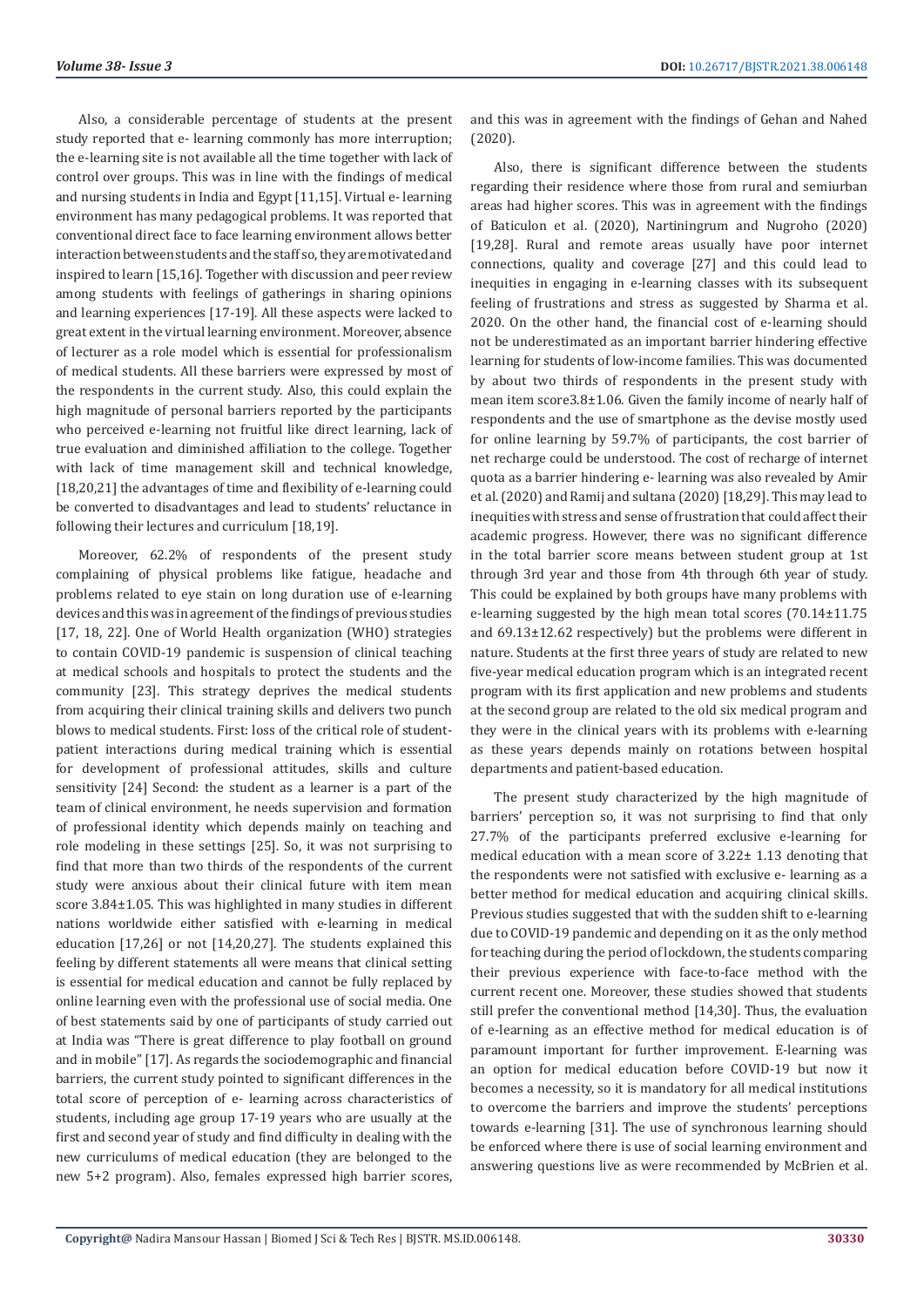2009, Muir et al. 2020 and Morawo et al. 2020 [32-34]. Thus, active communication between students and lecturers occurred and involvement of students increased creating a more active learning environment improve students' perception to e-learning. Beyond COVID-19 crisis, blended learning is a good option suggested by students in previous studies [17,18,21] and have the advantages of both virtual and conventional learning.

#### **Strengths and Limitations**

The strength of this study lies on its large sample recruited from all years of medical education from 1st to  $6<sup>th</sup>$  academic years during a critical period of the COVID-19 pandemic including two types of medical education programs. Limitations of the study: it was carried out at the beginning of the first semester of the scholastic year 2020/2021 just after depending exclusively on e-learning so their response may exaggerate the level of barriers due to inability to accommodate with this new situation for education which may be considered as shock for those who did not have experience on it.

#### **Conclusion**

Barriers to effective e-learning environment among Tanta Medical School could portray barriers in developing country medical schools. The findings of the present study emphasized that barriers of exclusive e-learning are multifactorial and interrelated during COVID-19 crisis. These barriers include technological and infrastructure barriers, pedagogical, personal, sociodemographic and financial barriers. There was high magnitude of barriers' perception and only 27.7% of respondents prefer exclusive e-learning as a better method for medical education. So, there is an urgent need to overcome these barriers and create a more effective learning environment.

# **Compliance with Ethical Standards**

All procedures performed in this study were in accordance with the1964 Helsinki declaration and its later

amendments or comparable ethical standards. Also, it was in accordance with the ethical standards of the Ethical Committee of Scientific Research of Faculty of Medicine, Tanta University, Federal Wide Assurance (FWA00022834), (IRB 0010038) and approved (reference number 34320).

# **Informed Consent**

Informed consent was obtained from all individual participants included in the study. The participants were told about the purpose of the study, and they were informed that the data would be used for scientific purposes only. They were also given the right to refuse or participate in the study.

# **Consent for Publication**

Not applicable.

# **Availability of Data and Material**

Available from the corresponding author on reasonable request.

# **Competing Interest**

The authors declare that they had no competing interests.

# **Funding**

No available fundus.

# **Authors' Contribution**

Nadira Mansour Hassan: Conceptualization, methodology, formal analysis, data curation, writing the original draft and editing, Mohamed Salama Abozeid: reviewed the findings and final manuscript for submission, Shimaa Mohammad Koabar: data collection and Assmaa Rashed Elgendy: formatting the questionnaire at google and data collection. All authors read and approved the final manuscript.

# **Acknowledgement**

Thanks to all participant students, faculty of Medicine, Tanta University.

#### **References**

- 1. [Dhawan S \(2020\) Online learning: a panacea in the time of COVID-19](https://journals.sagepub.com/doi/full/10.1177/0047239520934018) [crisis. J Edu Technol System 49\(1\): 5-22.](https://journals.sagepub.com/doi/full/10.1177/0047239520934018)
- 2. [Khasawneh AI, Humeidan AA, Alsulaiman JW, Bloukh S, Ramadan M, et](https://www.ncbi.nlm.nih.gov/pmc/articles/PMC7274076/) [al. \(2020\) Medical students and Covid-19: knowledge, attitudes, and](https://www.ncbi.nlm.nih.gov/pmc/articles/PMC7274076/) [precautionary measures. a descriptive study from Jordan. Front Public](https://www.ncbi.nlm.nih.gov/pmc/articles/PMC7274076/) [Health 8: 253.](https://www.ncbi.nlm.nih.gov/pmc/articles/PMC7274076/)
- 3. UNESCO (2020) Distance education in the corona virus pandemic.
- 4. [Cojocariu VM, Lazar I, Nedeff V, Lazar G \(2014\) SWOT analysis of e-learn](https://www.sciencedirect.com/science/article/pii/S1877042814005278)[ing educational services from the perspective of their beneficiaries. Pro](https://www.sciencedirect.com/science/article/pii/S1877042814005278)[cedia Soc Behav Sci 116: 1999-2003.](https://www.sciencedirect.com/science/article/pii/S1877042814005278)
- 5. [Howlett D, Vincent T, Gainsborough N, Fairclough J, Taylor N, et al.](https://journals.sagepub.com/doi/abs/10.2304/elea.2009.6.4.372) [\(2009\) Integration of a case-based online module into an undergradu](https://journals.sagepub.com/doi/abs/10.2304/elea.2009.6.4.372)[ate curriculum: what is involved and what is effective? E-Learning and](https://journals.sagepub.com/doi/abs/10.2304/elea.2009.6.4.372) [Digital Media 6\(4\): 372-384](https://journals.sagepub.com/doi/abs/10.2304/elea.2009.6.4.372).
- 6. [Ali W \(2020\) Online and remotes learning in higher education institutes:](https://www.ccsenet.org/journal/index.php/hes/article/view/0/42784) [a necessity in light of Covid-19 pandemic. Higher Edu Studies 10\(3\): 16-](https://www.ccsenet.org/journal/index.php/hes/article/view/0/42784) [25.](https://www.ccsenet.org/journal/index.php/hes/article/view/0/42784)
- 7. [Asiry MA \(2017\) Dental students' perceptions of an online learning. Sau](https://www.ncbi.nlm.nih.gov/pmc/articles/PMC5634796/)[di Dent J 29 \(4\): 167-170.](https://www.ncbi.nlm.nih.gov/pmc/articles/PMC5634796/)
- 8. [Al-Samarraie H, Teng BK, Alzahrani AI, Alalwan N \(2018\) E learning con](https://eric.ed.gov/?id=EJ1197199)[tinuance satisfaction in higher education: a unified perspective from in](https://eric.ed.gov/?id=EJ1197199)[structors and students. Studies Higher Edu 43\(11\): 2003-2019.](https://eric.ed.gov/?id=EJ1197199)
- 9. [Naresh B, Reddy BS \(2015\) Challenges and opportunity of e-learning](https://www.researchgate.net/publication/282286273_Challenges_and_Opportunity_of_E-Learning_in_Developed_and_Developing_Countries-A_Review) [in developed and developing countries- a review. Int J Emerg Res Man](https://www.researchgate.net/publication/282286273_Challenges_and_Opportunity_of_E-Learning_in_Developed_and_Developing_Countries-A_Review) [Technol 4\(6\): 259-262.](https://www.researchgate.net/publication/282286273_Challenges_and_Opportunity_of_E-Learning_in_Developed_and_Developing_Countries-A_Review)
- 10. [Gaur R, Mudgal SK, Dharni IT, Sharma R, Suyal N \(2020\) Barriers en](https://www.msjonline.org/index.php/ijrms/article/view/8836)[countered during online classes among undergraduate nursing students](https://www.msjonline.org/index.php/ijrms/article/view/8836) [during COVID-19 pandemic in India. Int J Res Med Sci 8\(10\): 3687-3693.](https://www.msjonline.org/index.php/ijrms/article/view/8836)
- 11. [Abd El-Hamed Diab GM, Elgahsh NF \(2020\) E-learning during COVID-19](http://www.sciencepublishinggroup.com/journal/paperinfo?journalid=152&doi=10.11648/j.ajns.20200904.33) [pandemic: obstacles faced nursing students and its effect on their atti](http://www.sciencepublishinggroup.com/journal/paperinfo?journalid=152&doi=10.11648/j.ajns.20200904.33)[tudes while applying it. American J Nur Sci 9\(4\): 295-309.](http://www.sciencepublishinggroup.com/journal/paperinfo?journalid=152&doi=10.11648/j.ajns.20200904.33)
- 12. [Sharma D, Bhaskar S \(2020\) Addressing the Covid-19 burden on medi](https://pubmed.ncbi.nlm.nih.gov/33330333/)[cal education and training: the role of telemedicine and tele-education](https://pubmed.ncbi.nlm.nih.gov/33330333/) [during and beyond the pandemic. Front Public Health 8: 589669.](https://pubmed.ncbi.nlm.nih.gov/33330333/)
- 13. [Olum R, Atulinda L, Kigozi E, Nassozi DR, Mulekwa A, et al. \(2020\) Med](https://journals.sagepub.com/doi/full/10.1177/2382120520973212)[ical Education and e-learning during covid-19 pandemic: awareness, at-](https://journals.sagepub.com/doi/full/10.1177/2382120520973212)